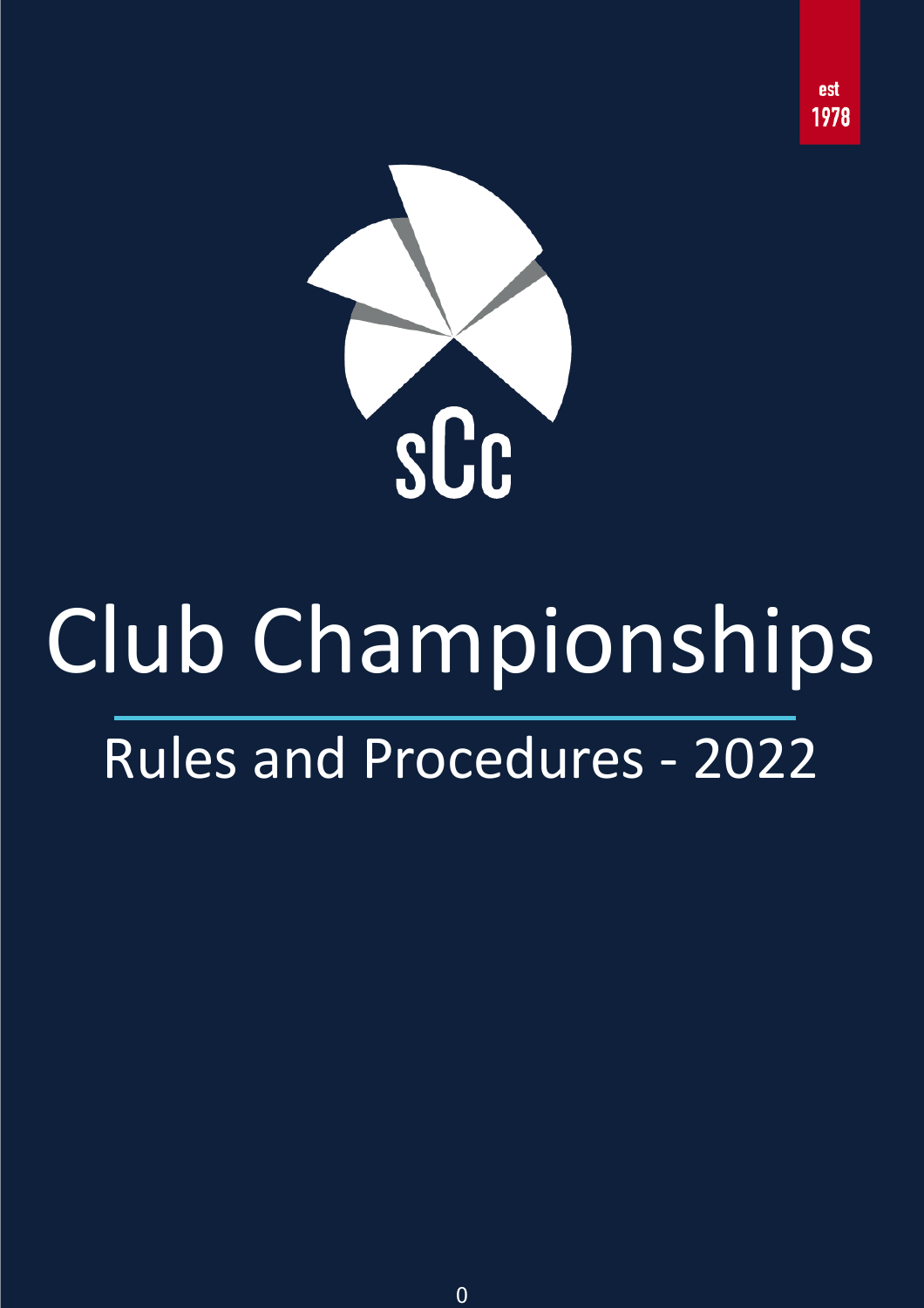

## SCC Club Championships 2022

THIS DOCUMENT OUTLINES THE RULES AND PROCEDURES FOR SCC'S 2021 CLUB CHAMPIONSHIPS. TO JOIN FOR THE CHAMPIONSHIPS PLEASE GET IN TOUCH WITH THE SCC RACE SECRETARY. SPECIFIC EVENTS FOR THE CHAMPIONSHIPS WILL BE ANNOUNCED ON THE SCC WEBSITE.

- 1. The main competition is for **Overall Club Champion**, in multiple grades (A, B, C and D grades) based on points accumulated throughout the year. Overall Male and Female Club Champions shall be the **highest-graded male and female riders with the most overall points in their respective grades**.
- 2. Subsidiary competitions of **Criterium Champion** (with a minimum of A, B and C grades), **Time Trial (TT) Champion** (non-graded), and **Hill Climb Champion** (nongraded) will also be run.
- 3. Overall Male and Female Club **Criterium Champions** shall be the highest-graded male and female riders based on **cumulative points accrued over races 3 to 5 of the Club Criterium series**. In case two or more riders have accrued an equal number of points, the tiebreakers are, in this order:
	- i. most wins over the entire series,
	- ii. highest placement in any race of the series,
	- iii. highest rank in the last race of the series.

In case Criterium Races will be run as Handicap Races across grades, the overall Criterium Champion shall be the rider who started the most races in the highest grade and accrued the most points.

- 4. Overall Male and Female Club **Time Trial (TT) Champions** shall be the male and female riders with the **lowest aggregate time** of all riders that participated in the TT events (SCC Zwift TT, West Head ITT by Manly Warringah CC, and events to be announced) irrespective of grade. To be eligible, riders **must have recorded a time for all TT events**. Times for the Zwift event will be obtained based on Zwift platform data recorded by each rider. **Bonus minutes** will be deducted from the aggregate time for the lowest officially recorded times at the AusCycling State Club TTT Championships and/or Hunter Valley Chrono events. Minutes shall be awarded for the lowest times for up to three SCC members.
- 5. Male and Female Club **Hill Climb Champion**s shall be the male and female riders with the **lowest aggregate time** of all riders that participated in the **SCC Hill Climb Time Trial (HCTT)** irrespective of grade. To be eligible, riders must have a time recorded in the event. **Bonus minutes** will be deducted from the HCTT recorded time for the lowest officially recorded KOM/QOM climbing times for Peaks Challenge and/ or Snowy Classic climbs. Minutes shall be awarded for the lowest times for up to three SCC members.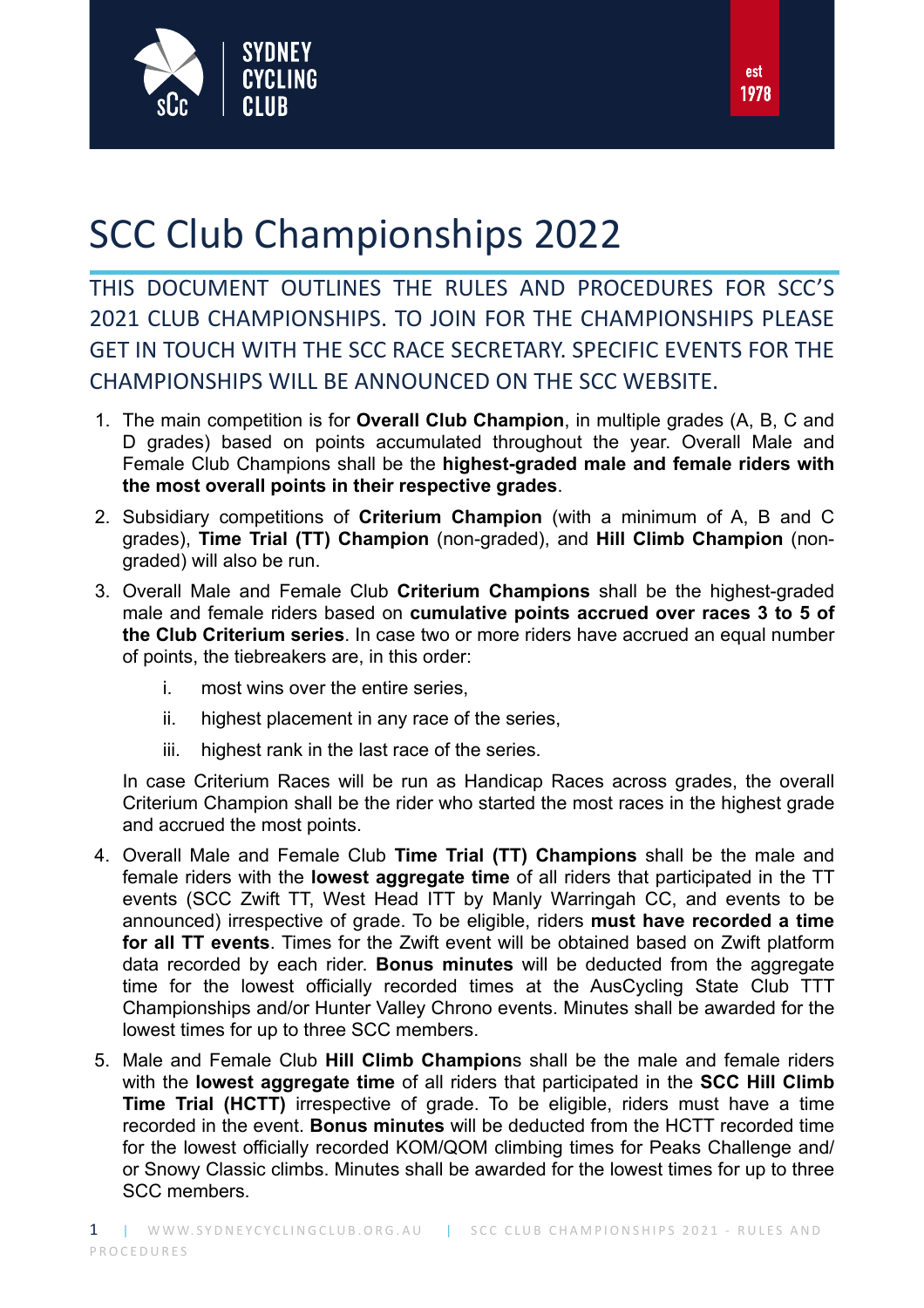

- 6. Overall Male and Female Club **Zwift Champions** shall be the highest-graded male and female riders based on **cumulative points accrued over SCC races held on Zwift. I**n case two or more riders have accrued an equal number of points, the tiebreakers are, in this order:
	- i. most wins over the entire series,
	- ii. highest placement in any race of the series,
	- iii. highest rank in the last race of the series.

**Points awarded in the Zwift Series** are 30, 25, 20, 15, 12, 10 (for 1st through 6th). Those outside the top 6 will score 5 points for participation. Riders can collect **bonus points** for participating in the **AusCycling Zwift Club Championship** series. **Bonus points awarded** are 15, 12, 10 (for 1st through 3rd). Those outside the top 3 will score 5 points for participation.

- 7. Individual grading shall be determined by the Race Secretary depending upon entries with a minimum of A, B and C grades, using previous Club Championship results, race and Strava results. Riders may be re-graded at any time at the absolute discretion of the Race Secretary.
- 8. For a rider's **Strava segment times** to be counted in their Club Championship tally, the rider must be a member of the SCC Strava Club and notify the Race Secretary of their Strava name. Times on Strava segments will only be counted from the month after the Race Secretary was notified (this requirement does not apply to riders who participated in the Club Championship or in the Criterium races). Any time on a Strava segment must be uploaded within the same month the time was recorded (by 6pm ET on the last day of the month).
- 9. Riders can collect points for participation in up to **2 Gran Fondos (sportifs)**. Requirements for a sportif to qualify for the Club Championship are: Distance of at least 100km, official time keeping, at least 10 SCC riders compete, the event is advertised in the SCC Facebook group and the Club Newsletter at least two weeks before the date. Any event may also be nominated as a Gran Fondo at the discretion of the Race Secretary. If a rider participates in more than 2 qualifying Gran Fondos the best results will be counted.
- 10.**Points awarded in the Crit Series** are 30, 25, 20, 15, 12, 10 (for 1st through 6th). Those outside the top 6 will score 5 points for participation. In case any criterium race will be run as a handicap race, any rider starting in the winning grade will earn an additional 10 points for the criterium and overall championship. Volunteers will also receive 5 points for the Overall Club Championship standings.
- 11. **Points awarded in all other events** are 30, 25, 20, 16, 14, 12, 10, 9, 8, 7 (for 1st, 2nd, 3rd etc in top 10). Those outside the top 10 will score 5 points for participation.
- 12.Riders can accumulate **up to 50 points in non-club races** for the Overall Club Championship. Points awarded in non-club races are 15, 10, 8 points for 1st, 2nd and 3rd overall place in any grade. 5 point will be awarded to any participating rider outside the podium. To claim points for podium finishes, riders must provide a photo to the Race Secretary to be shared via the SCC Newsletter and the SCC Socials. To